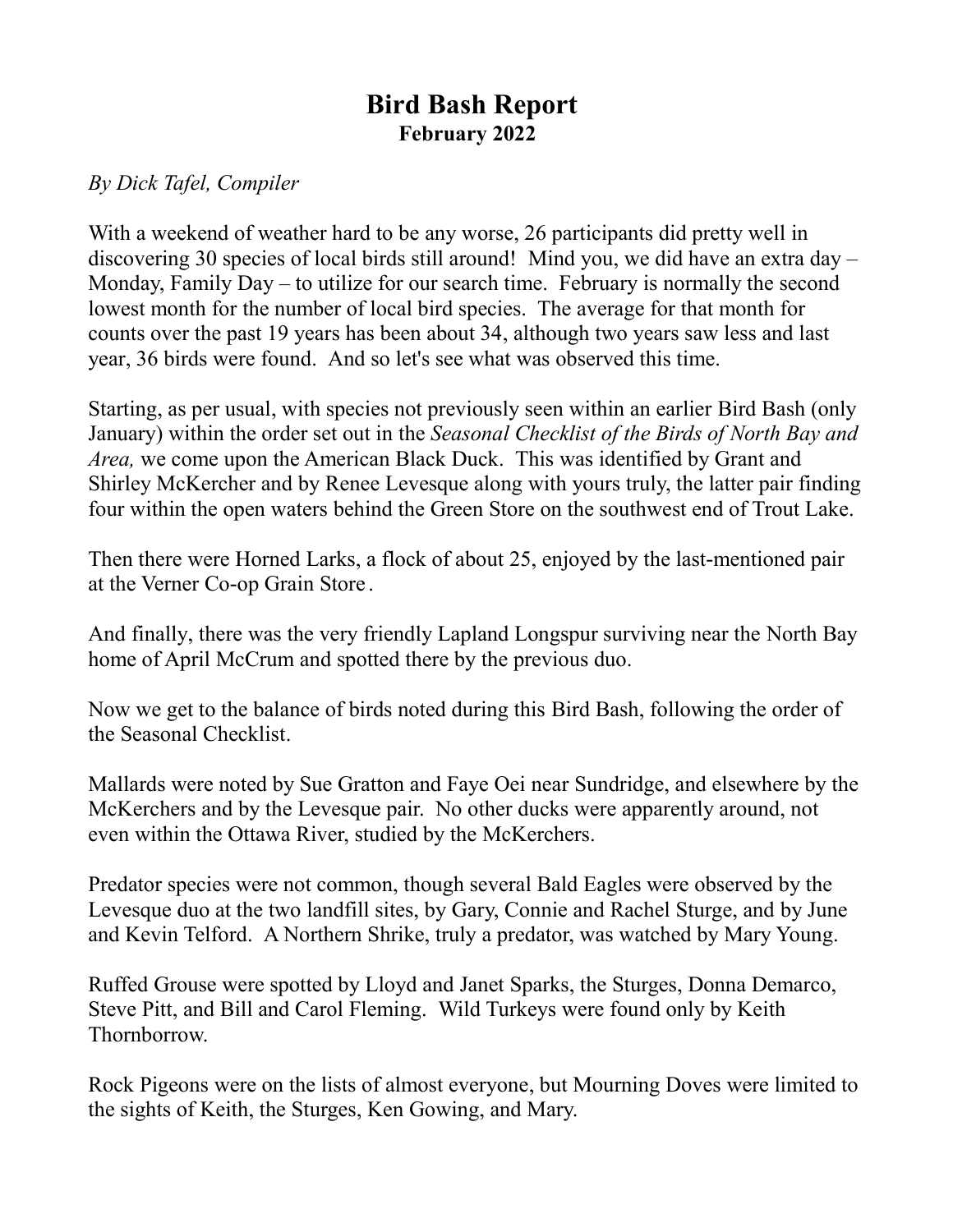No owls were discovered.

Downy and Hairy Woodpeckers were very widespread, presumably at the feeders of most of the participants. The Pileated was noted by the Flemings, Elsa Tafel, Mary, the Telfords, the Sturges, Lori Anderson, and Keith.

The Canada Jay was discovered only by Keith, although Blue Jays were very widespread. A few American Crows were noted by Corinne Urrutia, the Levesque duo, Steve, the Sturges, and the Telfords, with Common Ravens, like the Blue Jays, very widespread.

Black-capped Chickadees were enjoyed by almost everyone.

Red-breasted Nuthatches were spotted by Peter and Pam Handley, the Telfords, the Sturges, Elsa, Steve, the Gratton duo, the Flemings, Keith, and the Sparks. The Latter five groups also saw the White-breasted Nuthatch, as did Corinne and Mary.

European Starlings were around in large flocks, especially at the landfill sites.

Bohemian Waxwings were much enjoyed by the McKerchers (with lovely photos), the Flemings, and the Telfords (who were not sure whether they might have been Cedar Waxwings, an uncommon winter visitor up here).

American Tree Sparrows were around this winter and seen at the feeders of John and Renee Levesque, Steve, Keith, and the Sturges, who also had about their place a stillenergized White-throated Sparrow. And, the latter two groups, as well as John, also had Dark-eyed Juncos nearby their feeders.

Flocks of busy Snow Bunting were on the lists only of Keith, the Levesque duo, and the Flemings.

The latter three groups also observed Pine Grosbeaks, as did Mary, the Handleys (15 of them), Donna, and the Sturges.

Common Redpolls were hereabouts in large numbers this winter and watched by the Gratton duo, the Sturges, Keith, Donna, Elsa, John, the Telfords, Steve, Ken, the Levesque duo, the McKerchers, the Flemings, the Handleys, and Mary.

Several American Goldfinches were about, noted by John, Mary, the McKerchers, the Telfords, Donna, and the Sturges.

Evening Grosbeaks were noted by Donna, the Handleys, John, and the Sturges.